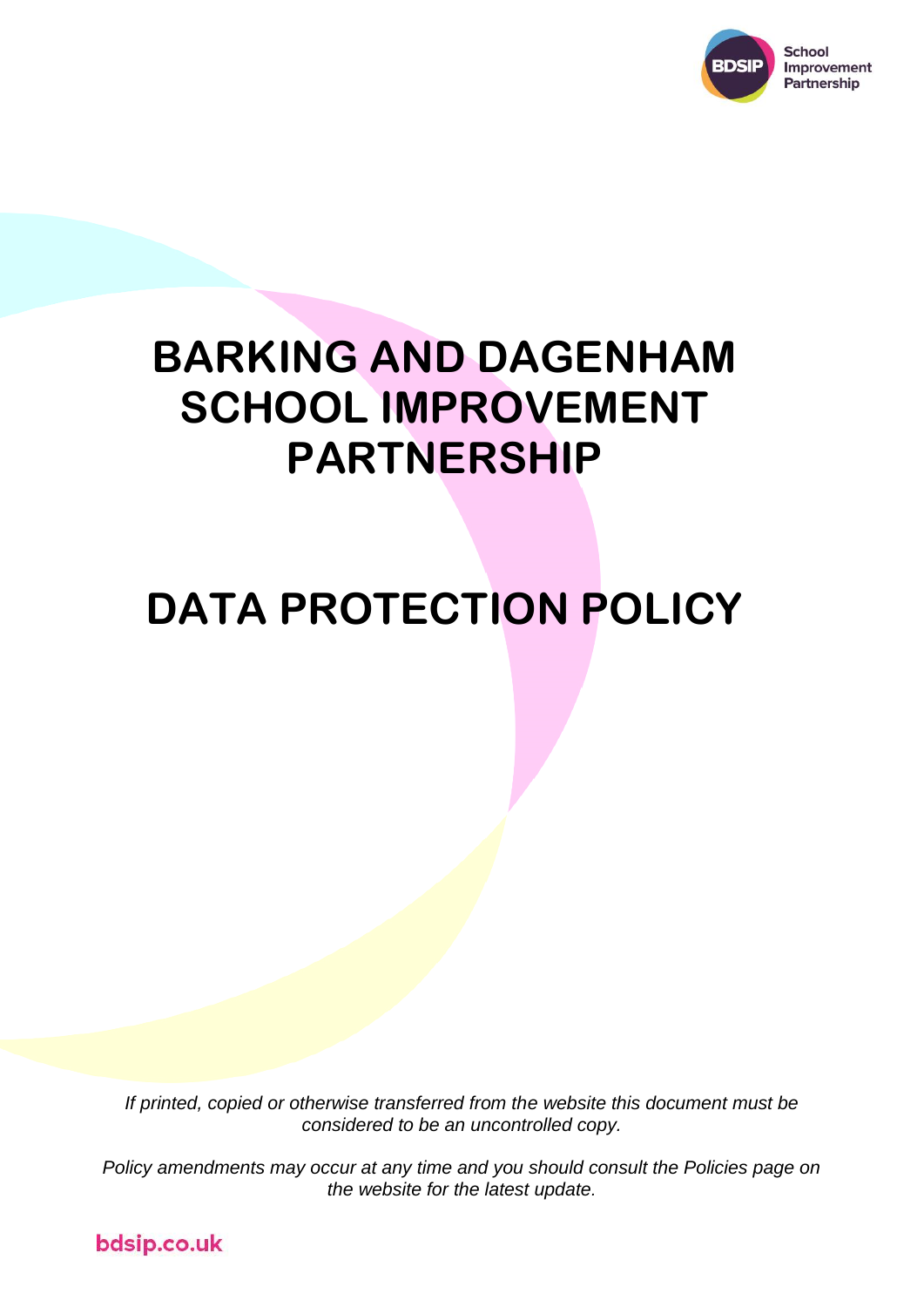## **Controlled Document**

| <b>Title</b>          | <b>Data Protection Policy</b>                                      |  |  |  |
|-----------------------|--------------------------------------------------------------------|--|--|--|
| <b>Document Type</b>  | For approval by the BDSIP Board                                    |  |  |  |
| <b>Author</b>         | Data Protection Enterprise Ltd                                     |  |  |  |
| <b>Owner</b>          | <b>Chief Executive Officer (CEO)</b>                               |  |  |  |
| <b>Subject</b>        | <b>Data Protection</b>                                             |  |  |  |
| <b>Government</b>     | <b>Official</b>                                                    |  |  |  |
| <b>Security</b>       |                                                                    |  |  |  |
| <b>Classification</b> |                                                                    |  |  |  |
| <b>Document</b>       | Version 1                                                          |  |  |  |
| <b>Version</b>        |                                                                    |  |  |  |
| <b>Created</b>        | November 2019                                                      |  |  |  |
| <b>Approved by</b>    | <b>BDSIP Board</b>                                                 |  |  |  |
| <b>Review Date</b>    | November 2020 or earlier where there is a change in the applicable |  |  |  |
|                       | law affecting this Policy Guidance                                 |  |  |  |

## **Version Control:**

| <b>Version</b> | l Date | <b>Author</b>                               | <b>Description of Change</b> |
|----------------|--------|---------------------------------------------|------------------------------|
|                |        | 16/11/2019   Data Protection Enterprise Ltd | <b>New Policy</b>            |
|                |        | www.dataprotectionenterprise.co.uk          |                              |
|                |        |                                             |                              |
|                |        |                                             |                              |

## **Contents:**

- 1. Introduction 6. 2009 1. The Second Second Second Second Second Second Second Second Second Second Second Second Second Second Second Second Second Second Second Second Second Second Second Second Second Second Second Se
- 
- 3. Personal and Special Category Personal data
- 4. Personal data processed by BDSIP 12. Data Security<br>5. The Data Controller 13. Sharing Perso
- 
- 6. Roles and Responsibilities 6.1Directors, Service Heads & **Managers**

6.2Data Protection Officer 6.3Chief Executive Officer 6.4All staff

- 
- 8. Fair Processing 20. Policy Review
- 
- 2. Scope 10. Individual's Rights
	- 11. Legal Requirement
	-
	- 13. Sharing Personal Data
	- 14. Biometric Recognition systems
	- 15. CCTV
	- 16. Data Protection by Design and Default
	- 17. Personal Data Breaches
	- **18.** Training and Awareness
- 7. Data Protection Principles 19. Our Commitment to Data Protection
	-
	- 21. Links with other Policies



**School** Improvement Partnership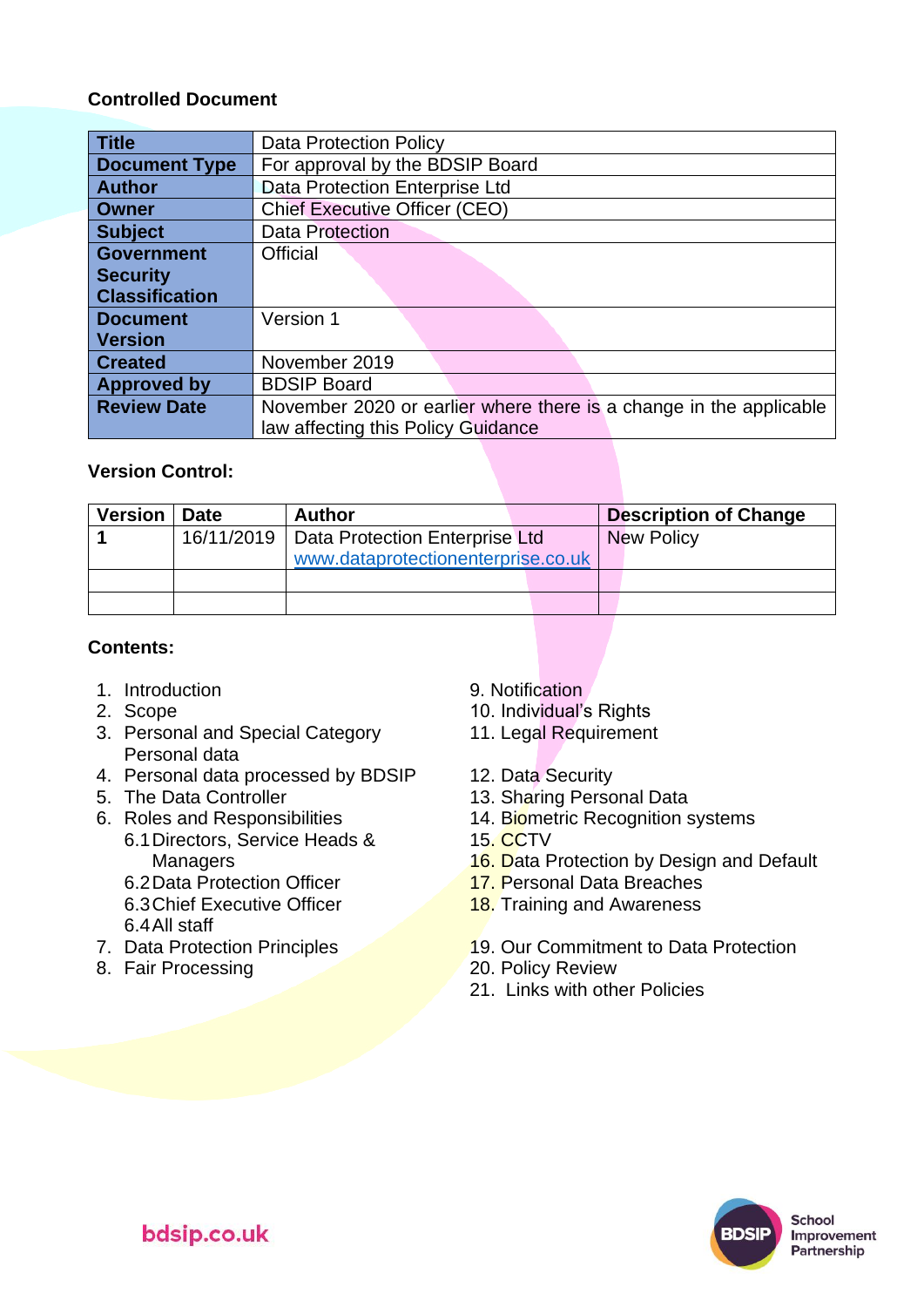# **1. INTRODUCTION**

Barking and Dagenham School Improvement Partnership ("hereinafter referred to as BDSIP") is fully committed to compliance with the requirements of the General Data Protection Regulation 2016/679 (GDPR) and the Data Protection Act 2018 (the DPA). BDSIP will, therefore, follow procedures which aim to ensure that all personal data collected about employees, contractors, consultants, partners, pupils, parents, governors, visitors and other individuals is processed fairly, lawfully and transparently.

The GDPR, the DPA and Article 8 of the Human Rights Act 1998, stress that the processing of personal data needs to strike a balance between the needs of the BDSIP to function effectively and efficiently and respect for the rights and freedoms of the individual. This policy sets out how BDSIP intends to safeguard those rights and freedoms.

Obligations and responsibilities under the General Data Protection Regulation are not optional; **they are mandatory**. There can be harsh penalties, up to €20 million or 4% of global turnover for the preceding year (whichever is the greater) in relation to breaches of rights and obligations and up to €10 million or 2% of global turnover for the preceding year (whichever is the greater) imposed for non-compliance regarding Control and Mitigation.

BDSIP will therefore, follow procedures that aim to ensure that all employees, contractors, agents, consultants, partners, or any other person working for us who have access to any personal data held by or on behalf of the BDSIP is fully aware of, and abides by their duties and responsibilities under the General Data Protection Regulation and Data Protection Act.

All individuals permitted to access personal data in line with their work duties must agree to comply with this policy and agree to undertake any relevant training that may be appropriate to the role being undertaken.

As well as the BDSIP, any individual who knowingly or recklessly processes data without appropriate consent or proper authorisation, for purposes other than those for which it is intended or is deliberately acting outside of their recognised responsibilities may be subject to BDSIP's disciplinary procedures, including dismissal where appropriate, and possible legal action liable to prosecution and possible criminal conviction under the Criminal Justice and Immigration Act 2008.

# **2. SCOPE**

This policy applies to the collection and processing of all personal data held by BDSIP, falling within the scope of the GDPR and the DPA in all formats including paper, electronic, audio and visual. It applies to all employees, contractors, agents, consultants, partners or any other person working for us.

# **3. PERSONAL AND SPECIAL CATEGORY PERSONAL DATA**

The GDPR and DPA provides conditions for the collection and processing of any personal data. It also makes a distinction between **personal data and 'special category' personal data**.

Personal data means any information relating to an identified or identifiable natural person ('data subject'); an identifiable natural person is one who can be



School Improvement Partnership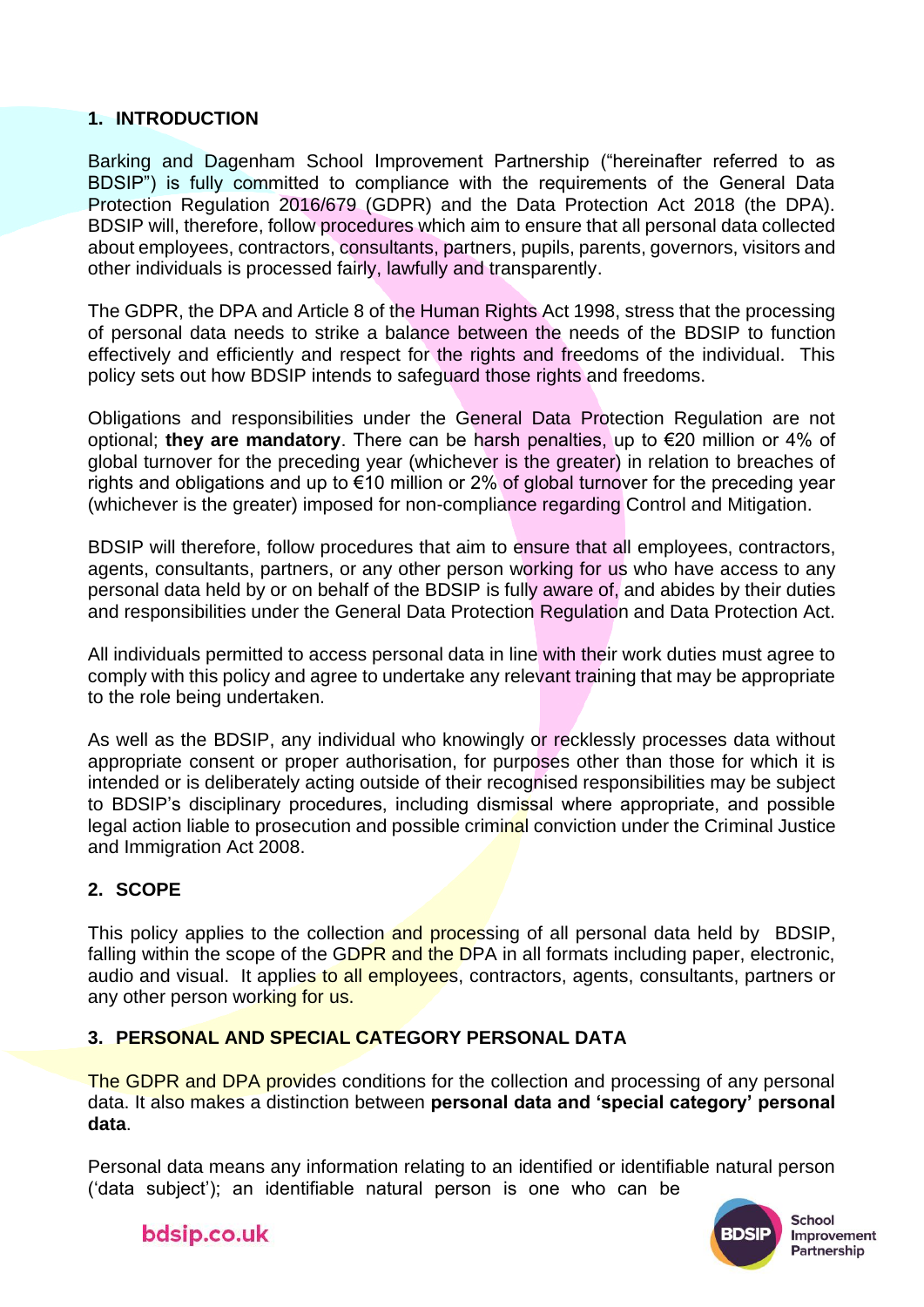identified, directly or indirectly, in particular by reference to an identifier such as a name, an identification number, location data, an online identifier or to one or more factors specific to the physical, physiological, genetic, mental, economic, cultural or social identity of that natural person.

Special category personal data is defined as personal data consisting of information as to:

- racial or ethnic origin;
- political opinion;
- religious or other beliefs:
- trade union membership;
- physical or mental health or condition;
- sexual life or sexual orientation;
- genetics
- biometric data (where used for ID purposes)

Although there are clear distinctions between personal and special category data for the purposes of this policy the term *'personal data'* refers equally to *'special category data'*  unless otherwise stated.

The GDPR and DPA rules for special category data do not apply to information about criminal allegations, proceedings, or convictions. Instead, there are separate safeguards for personal data relating to criminal convictions and offences, or related security measures.

### **4. PERSONAL DATA PROCESSED BY BDSIP**

BDSIP processes personal data for many reasons including in relation to the services it provides and as an employer. A description of the types of personal data processed and the purposes for processing are included in our privacy notice.

Personal data must be handled and dealt with in accordance with the GDPR and DPA and this policy. There are safeguards within the GDPR and DPA to ensure personal information is collected, recorded and used whether it is on paper, computer records or recorded by any other means.

The obligations outlined in this policy apply to everyone who has access to, holds copies of or processes personal data. This includes those who work at/from home or have remote or flexible patterns of working.

### **5. THE DATA CONTROLLER**

The Data Controller is the person who (either alone or jointly or in common with other persons) determines the purposes for which and the manner in which any personal data are or are to be processed. BDSIP is the Data Controller for all personal data collected, recorded, stored, used whether or not by automated means.

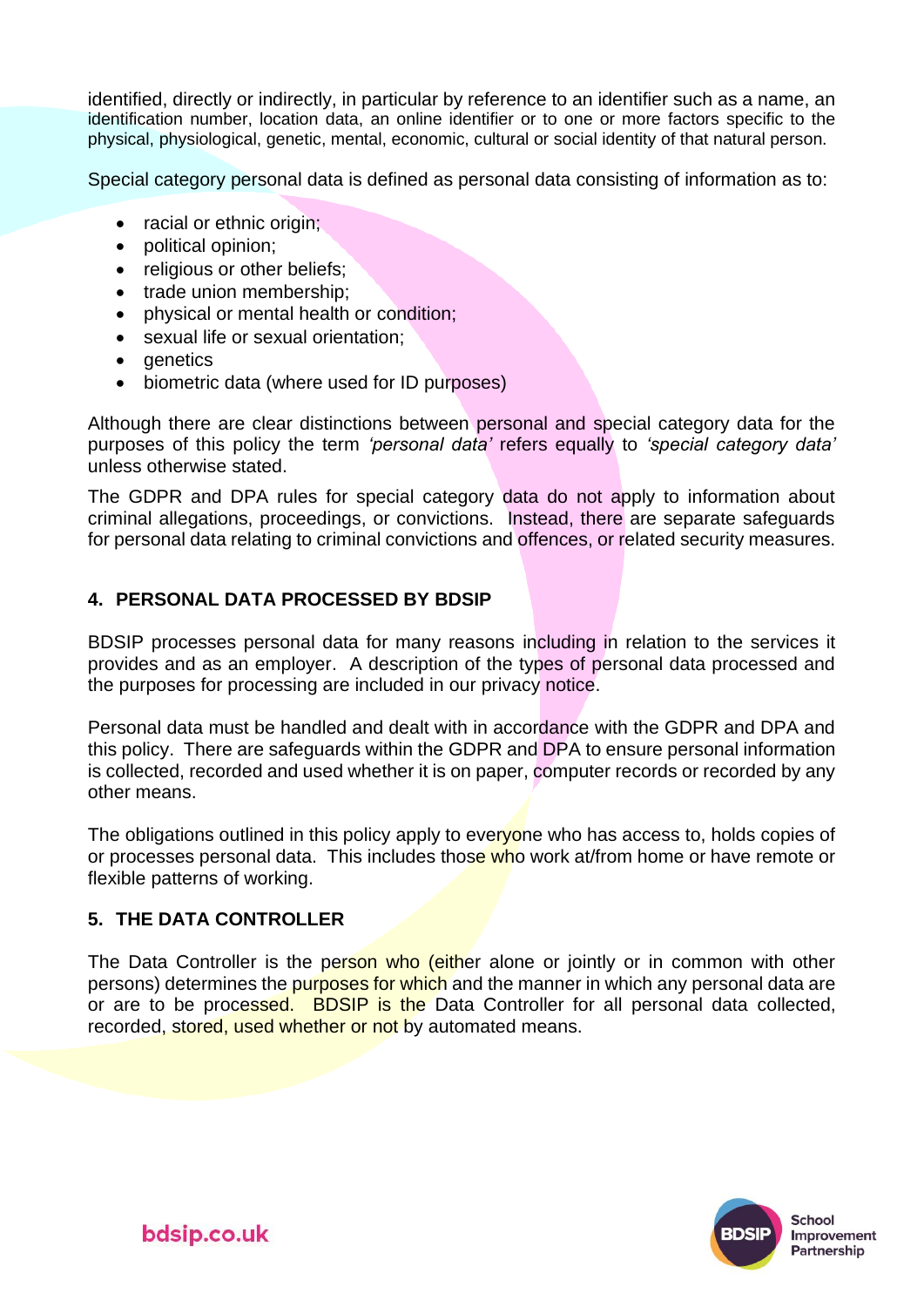# **6. ROLES AND RESPONSIBILITIES**

### **6.1Directors, Service Heads and Managers**

Directors, Service Heads and Managers have overall responsibility and accountability for data protection matters in their own areas of working and for ensuring that BDSIP complies with all relevant data protection obligations including:

- Ensuring compliance with Information Governance Policies and standards
- Ensuring that new information systems are designed to comply with this policy (tested against the Privacy Impact Assessment toolkit) and;
- Notifying the Data Protection Officer of the development of any new systems that utilise personal data.

## **6.2Data Protection Officer**

The Data Protection Officer (DPO) is responsible for overseeing the implementation of this policy, monitoring compliance with data protection law, and developing related policies and guidelines where applicable.

The DPO will provide an annual report of their activities and, where relevant, report to the board their advice and recommendations on our data protection issues.

The DPO is also the first point of contact for individuals whose data we processes, and for the Information Commissioner's Office (ICO).

Our DPO is contactable via email at: [dpo@bdsip.co.uk](mailto:dpo@bdsip.co.uk)

# **6.3The Chief Executive Officer (CEO)**

The CEO acts as the representative of the data controller on a day-to-day basis.

### **6.4All Staff**

All Staff are responsible for:

- Collecting, storing and processing any personal data in accordance with this policy;
- Informing us of any changes to their personal data, such as a change of address
- Contacting the DPO in the following circumstances:
	- $\circ$  With any questions about the operation of this policy, data protection law, retaining personal data or keeping personal data secure
	- o where you have concerns that this policy is not being followed
	- o where you are unsure whether or not you have a lawful basis to use personal data in a particular way
	- $\circ$  where you need to rely on or capture consent, deal with the rights of the data subjects or transfer personal data outside the European Economic Area
	- o where there has been a data breach
	- o Whether you are engaging in a new activity that may affect the privacy rights of individuals

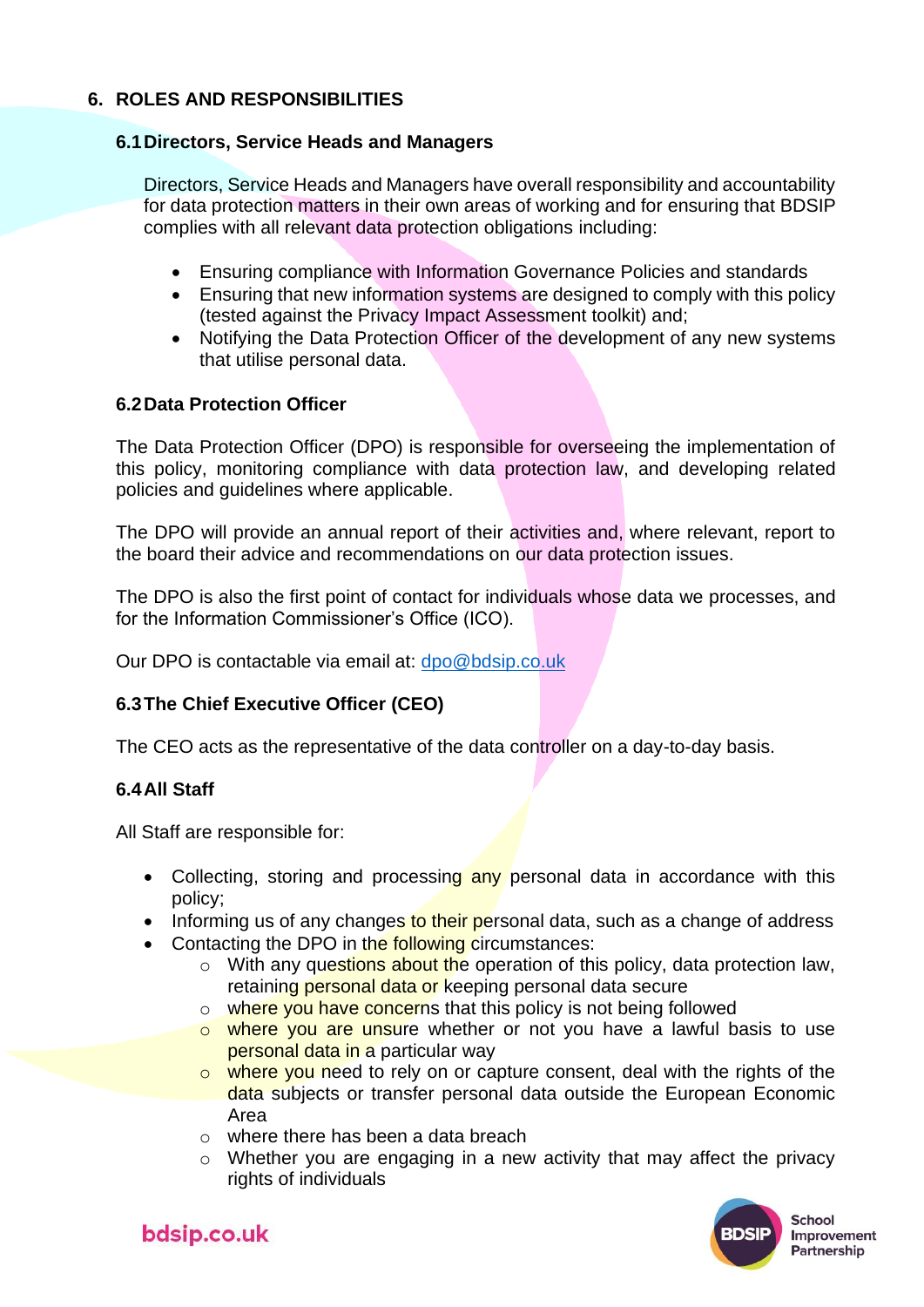$\circ$  If you need help with any contracts or sharing personal data with third parties

# **7. DATA PROTECTION PRINCIPLES**

Anyone processing personal data must comply with the principles of good practice. These principles are legally enforceable and can be summarised as follows:

- 1. Processed lawfully, fairly and in a transparent manner in relation to individuals;
- 2. Obtained for specified, explicit and legitimate purposes and not further processed in a manner that is incompatible with those purposes; further processing for archiving purposes in the public interest, scientific or historical research purposes or statistical purposes shall not be considered to be incompatible with the initial purposes;
- 3. Adequate, relevant, and limited to what is necessary in relation to the purposes for which they are processed;
- 4. Accurate and kept up to date; every reasonable step must be taken to ensure that personal data that is inaccurate, having regard to the purposes for which they are processed, are erased, or rectified without delay;
- 5. Kept in a form which permits identification of data subjects for no longer than is necessary for the purposes for which the personal data are processed; personal data may be stored for longer periods insofar as the personal data will be processed solely for archiving purposes in the public interest, scientific or historical research purposes or statistical purposes subject to implementation of the appropriate technical and organisational measures required by the GDPR in order to safeguard the rights and freedoms of individuals;
- 6. Processed in a manner that ensures appropriate security of the personal data, including protection against unauthorised or unlawful processing and against accidental loss, destruction, or damage, using appropriate technical or organisational measures. In accordance with the rights of data subjects under the GDPR and DPA.

# **8. FAIR PROCESSING**

In meeting any obligation to ensure that processing of information is fair, due consideration will be given to the adoption of any recognised standards or advice to provide individuals with such information as is necessary to ensure that they are likely to understand: -

- a) The purposes for which their personal data are to be processed;
- b) The likely consequences of such processing and;
- c) Whether particular disclosures can be reasonably envisaged

# **9. NOTIFICATION**

The national body for the supervision of GDPR is the Information Commissioners' Office to whom we notify the purposes for processing personal data.

This notification process serves to provide transparency and openness about the processing of personal data. It is a fundamental principle of the GDPR that the public should know or be able to find out who is carrying out the processing of personal data and for what purpose.

A copy of our notification details is available on the Information Commissioner's website [www.ico.org.uk](http://www.ico.org.uk/)

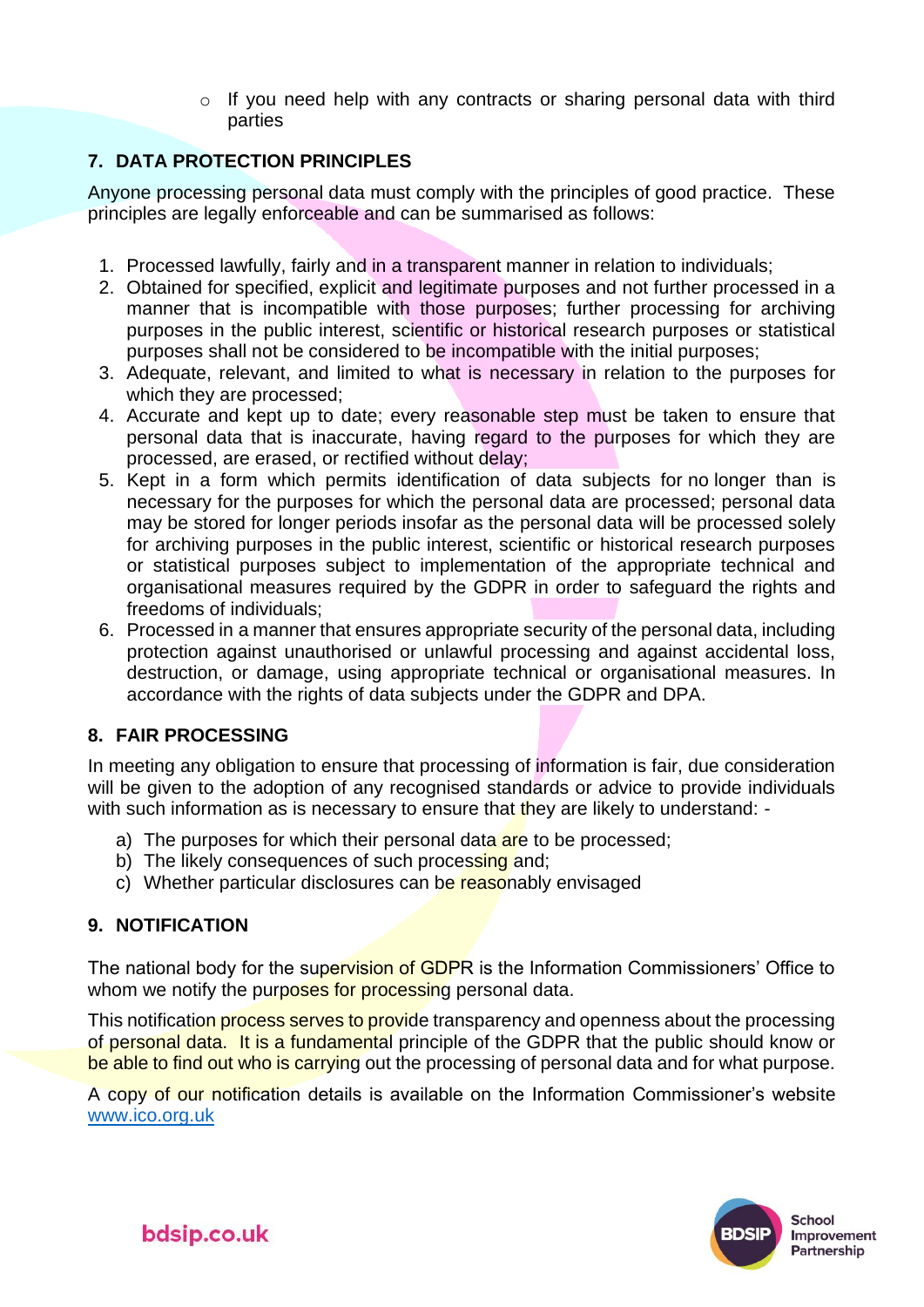## **10.INDIVIDUALS' RIGHTS**

BDSIP recognises that access to personal data held about an individual is a fundamental right provided in the Act. These rights include: -

- The right to be informed
- The right of access to personal information
- The right to request rectification
- The right to request erasure
- The right to restrict processing in certain circumstances
- The right to data portability
- The right to object to processing
- Rights related to automated decision-making including profiling

We will ensure that all requests from individuals to access their personal data are dealt with as quickly as possible and within the one calendar month timescale allowed in the legislation, as long as the data subject meets the requirements set out in this policy. To minimise delays and unnecessary work all requests from data subjects must:

- Be made in writing (paper or email) to [dpo@bdsip.co.uk](mailto:dpo@bdsip.co.uk)
- Be accompanied by adequate proof of the identity of the data subject where required and, where applicable, the written authorisation of the data subject (if the request is being made on their behalf by a legal or lawfully appointed representative or, authorised agent).
- Specify clearly and simply the information required.
- Give adequate information to enable the requested data to be located
- Make it clear where the response should be sent.

The Data Protection Officer must be informed of any request to action against one or more of these rights.

The Act allows exemptions from providing information to individuals making a subject access request, and non-disclosure of information, in specific and limited circumstances.

When we collect personal data, we do not need to provide the individual with any information they may already have.

When obtaining personal data from other sources, we do not need to provide individuals with privacy information if:

- The individual already has the information;
- Providing the information to the individual would be impossible;
- Providing the information to the individual would involve disproportionate effort;
- Providing the information to the individual would render impossible or seriously impair the achievement of the objectives of the processing;
- We are required by law to obtain or disclose the personal data; or
- We are subject to an obligation of professional secrecy regulated by law that covers personal data

If a data subject remains dissatisfied with a response received, they may ask for the matter to be reviewed, or, in the case of an employee a resolution may be sought using our grievance process.

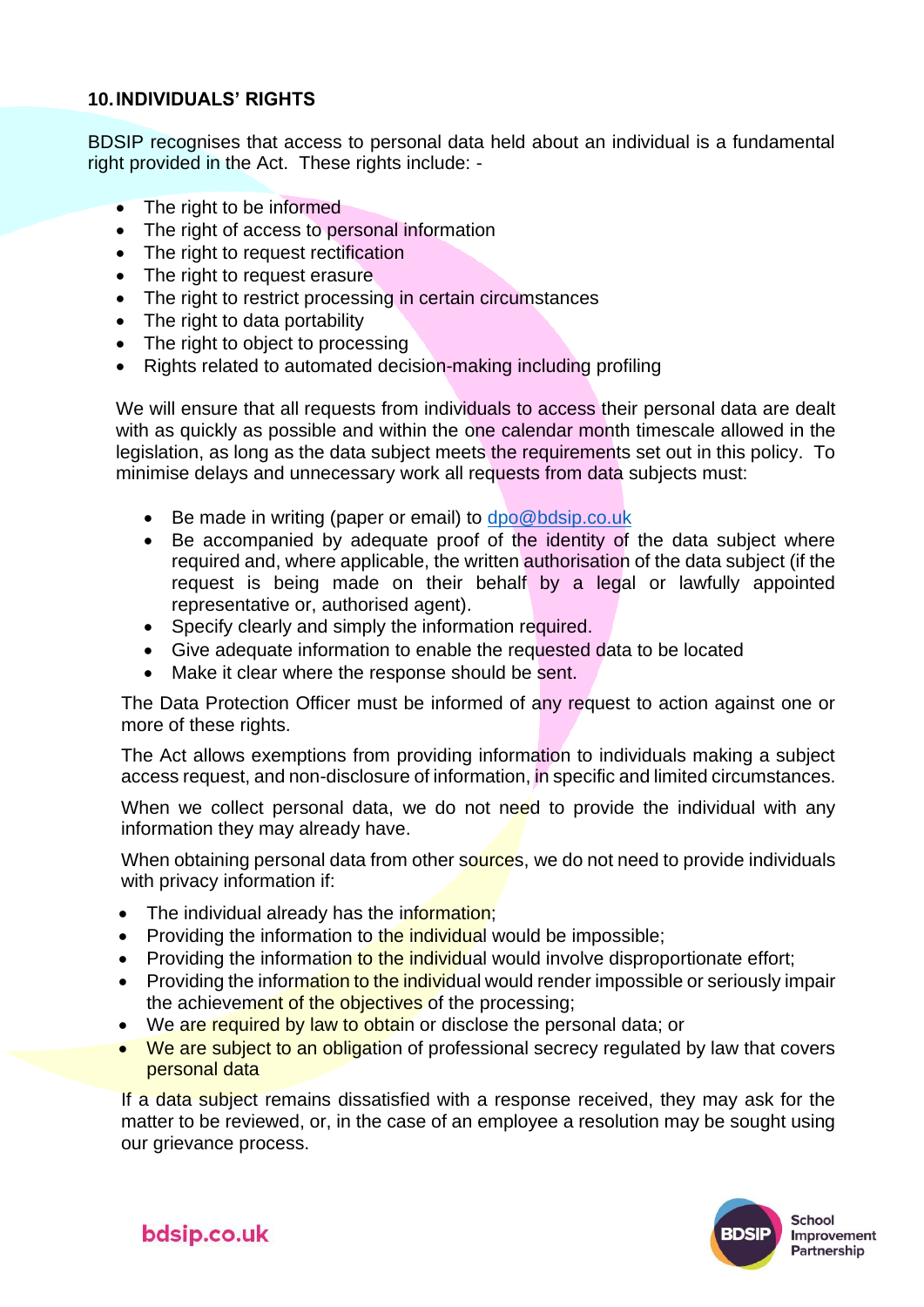Ultimately if a data subject continues to be dissatisfied, she/he has the right to ask the Information Commissioner's Office (ICO) to carry out an assessment of their case and/or pursue a legal remedy.

## **11.LEGAL REQUIREMENTS**

BDSIP may be required to disclose personal data by a court order, or to comply with other legal requirements including the prevention or detection of crime, apprehension of an offender or gathering of taxation.

External agencies or companies contracted to undertake processing of personal data on our behalf must demonstrate, via a written agreement, that personal information belonging to us will be handled in compliance with the GDPR and DPA and that it has the necessary technical and organisational security measures in place to ensure this.

Any sharing of our data with external partners for the purpose of service provision must comply with all statutory requirements.

Data matching techniques will only be used for specific lawful purposes and comply with any relevant Codes of Practice.

BDSIP will follow relevant guidance issued by the Government and the ICO for users of CCTV and similar surveillance equipment monitoring spaces to which the public, residents, service users and employees have access and will also strive to ensure that partner organisations involved in joint or multi-agency initiatives seek to do the same.

BDSIP reserves the right to monitor telephone calls, email and internet access in compliance with relevant legislation. This will be handled in line with guidance issued by the ICO.

The legal basis for this policy is the GDPR and DPA which provides the legal parameters for the processing of personal data. However, compliance with other legislation, Codes of Practice, policies and guidance also has relevance, such as; -

- The Computer Misuse Ace 1990
- The Crime and Disorder Act 1998
- Human Rights Act 1998

### **12.DATA SECURITY**

BDSIP will process personal data in accordance with its Information Security Policy (and other related Policies and **Procedures). To** ensure the security of personal data, we have appropriate physical, technical and organisational measures in place. Employees are required to comply with the Information Security Policy.

The GDPR and DPA requires that appropriate technical and organisational measures shall be taken to protect data against:

- Unauthorised access;
- Unauthorised or unlawful processing;
- Accidental loss, destruction, or damage

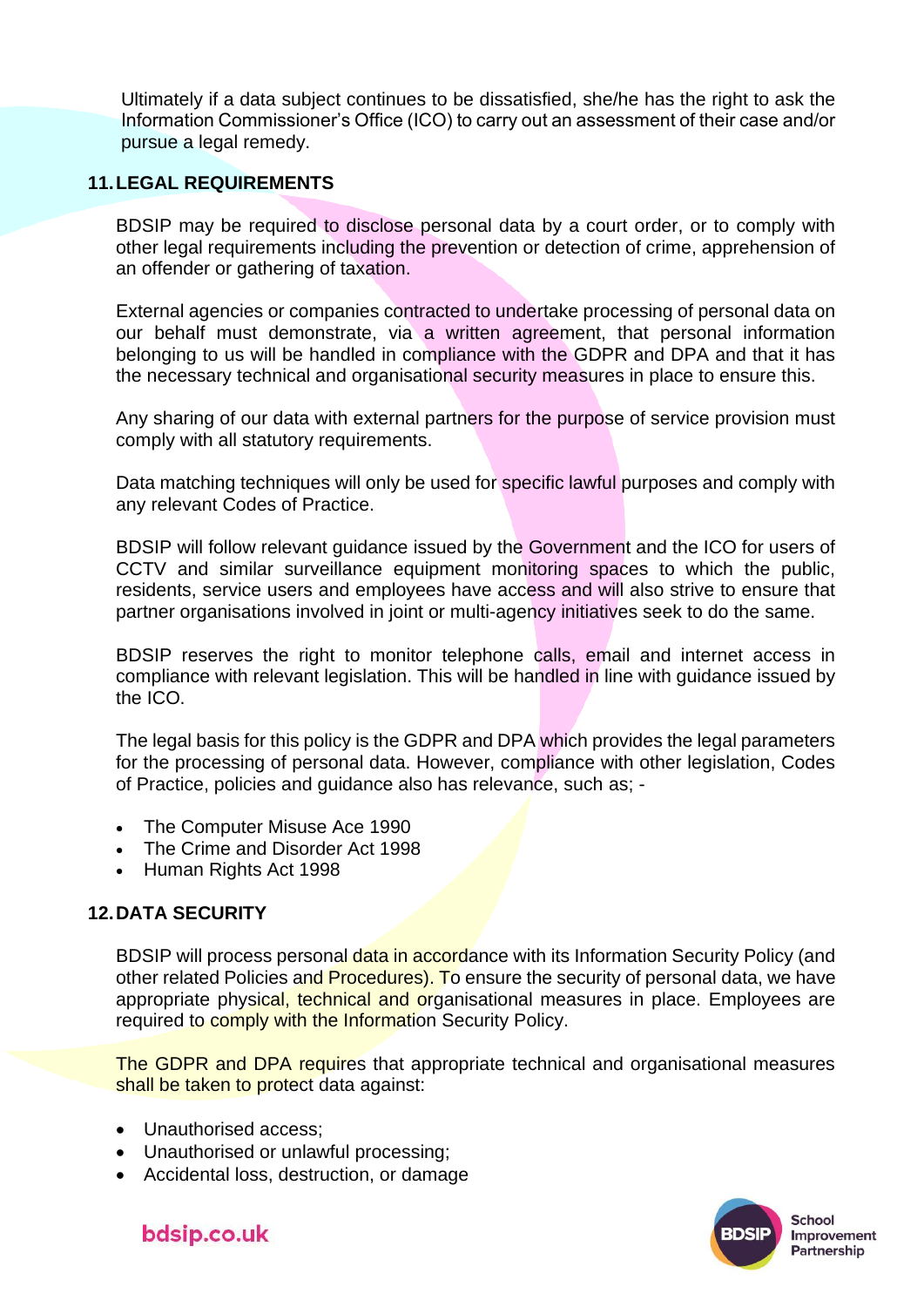Appropriate technical and organisational security measures will include:

- using and developing technological solutions to ensure compliance with the data protection principles
- using and developing physical measures to protect our assets
- ensuring the reliability of any persons who have access to our information
- reporting and investigating security breaches

These obligations include the need to consider the nature of the data to be protected and the harm that might arise from such unauthorised or unlawful processing or accidental loss, destruction, or damage.

All printout material, magnetic tape, diskettes, CD's or DVD's, manual files, handwritten notes etc, which contain personal data and are no longer required, will be treated as confidential waste, and disposed of securely.

Where processing of our data is to be carried out by a third party on our behalf, the CEO must ensure that the third party provides sufficient guarantees in respect of the technical and organisation measures governing the processing to be undertaken.

# **13.SHARING PERSONAL DATA**

BDSIP will not normally share personal data with anyone else, but may do so where:

- There is an issue that puts the safety of staff at risk
- We need to liaise with other agencies we will seek consent as necessary before doing this wherever possible
- Our suppliers or contractors need data to enable us to provide services to our staff and customers, for example, IT companies. When doing this, we will:
	- o Only appoint suppliers or contractors which can provide sufficient guarantees that they comply with data protection law
	- $\circ$  Establish a data sharing agreement with the supplier or contractor, either in the contract or as a standalone agreement, to ensure the fair and lawful processing of any personal data we share
	- $\circ$  Only share data that the supplier or contractor needs to carry out their service, and information necessary to keep them safe while working with us

We will also share personal data with law enforcement and government bodies where the we are legally required to do so, including for:

- The prevention or detection of crime and/or fraud
- The apprehension or prosecution of offenders
- The assessment or collection of tax owed to HMRC
- In connection with legal proceedings
- Where the disclosure is required to satisfy our safeguarding obligations
- Research and statistical purposes, as long as personal data is sufficiently anonymised, or consent has been provided

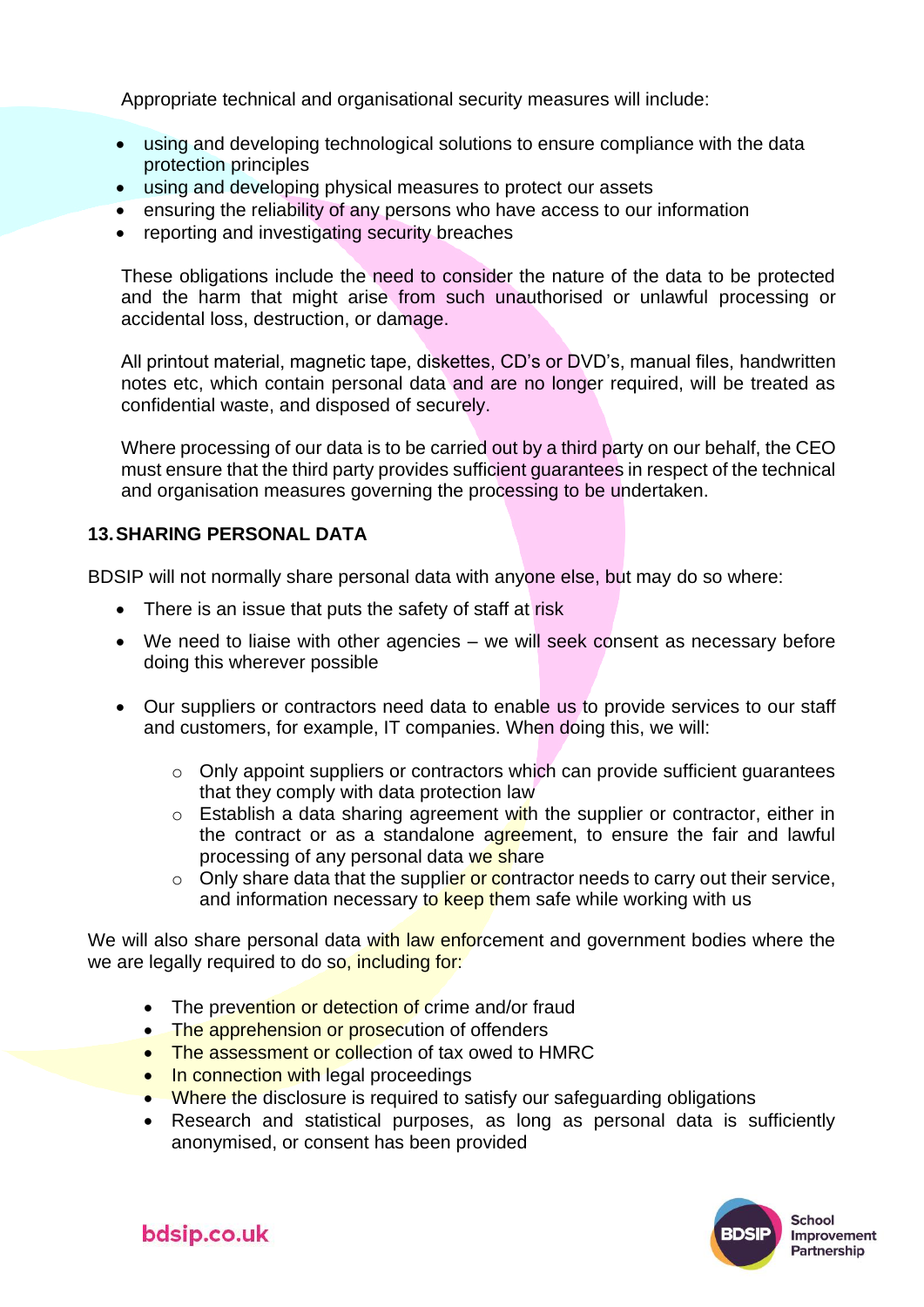We may also share personal data with emergency services and local authorities to help them to respond to an emergency situation that affects any staff.

Where we transfer personal data to a country or territory outside the European Economic Area, we will will do so in accordance with data protection law.

All information sharing agreements must be approved and recorded centrally by the Data Protection Officer before they become valid.

# **14.BIOMETRIC RECOGNITION SYSTEMS**

Where we use biometric data as part of an automated biometric recognition system we will comply with the requirements of the [Protection of Freedoms Act 2012.](https://www.legislation.gov.uk/ukpga/2012/9/section/26)

## **15.CCTV**

The BDSIP use CCTV in various locations around our site to ensure it remains safe. We will adhere to the ICO's [code of practice](https://ico.org.uk/media/for-organisations/documents/1542/cctv-code-of-practice.pdf) for the use of CCTV.

We do not need to ask individuals' permission to use CCTV, but we make it clear where individuals are being recorded. Security cameras are clearly visible and accompanied by prominent signs explaining that CCTV is in use.

Further information about our CCTV system can be found in our CCTV policy on the website.

# **16.DATA PROTECTION BY DESIGN AND DEFAULT**

BDSIP will use a Data Protection Impact Assessment (DPIA) toolkit to evaluate all new computer systems to help us determine how data protection compliance can be assured. In addition, all existing systems will be subject to periodic assessment.

DPIA toolkits provide a step-by-step approach to evaluate the test proposed, new or existing information systems for compliance with the legislation. The DPIA process helps to identify weaknesses or risks to data losses or breaches and consider action that needs to be taken to ensure compliance where such compliance is not yet achieved. DPIA applies equally to paper as well as electronic data holding systems.

The Data Protection Officer **must** be consulted when carrying out a data protection impact assessment.

# **17.PERSONAL DATA BREACHES**

BDSIP will make all reasonable endeavours to ensure that there are no personal data breaches.

In the unlikely event of a suspected data breach, we will follow the procedure set out in our Security Incident and Data Breach Policy.

Anyone who suspects or finds that a data breach, data loss or theft has occurred must report the breach to the Data Protection Officer. When appropriate, BDSIP will report the data breach to the ICO within 72 hours.

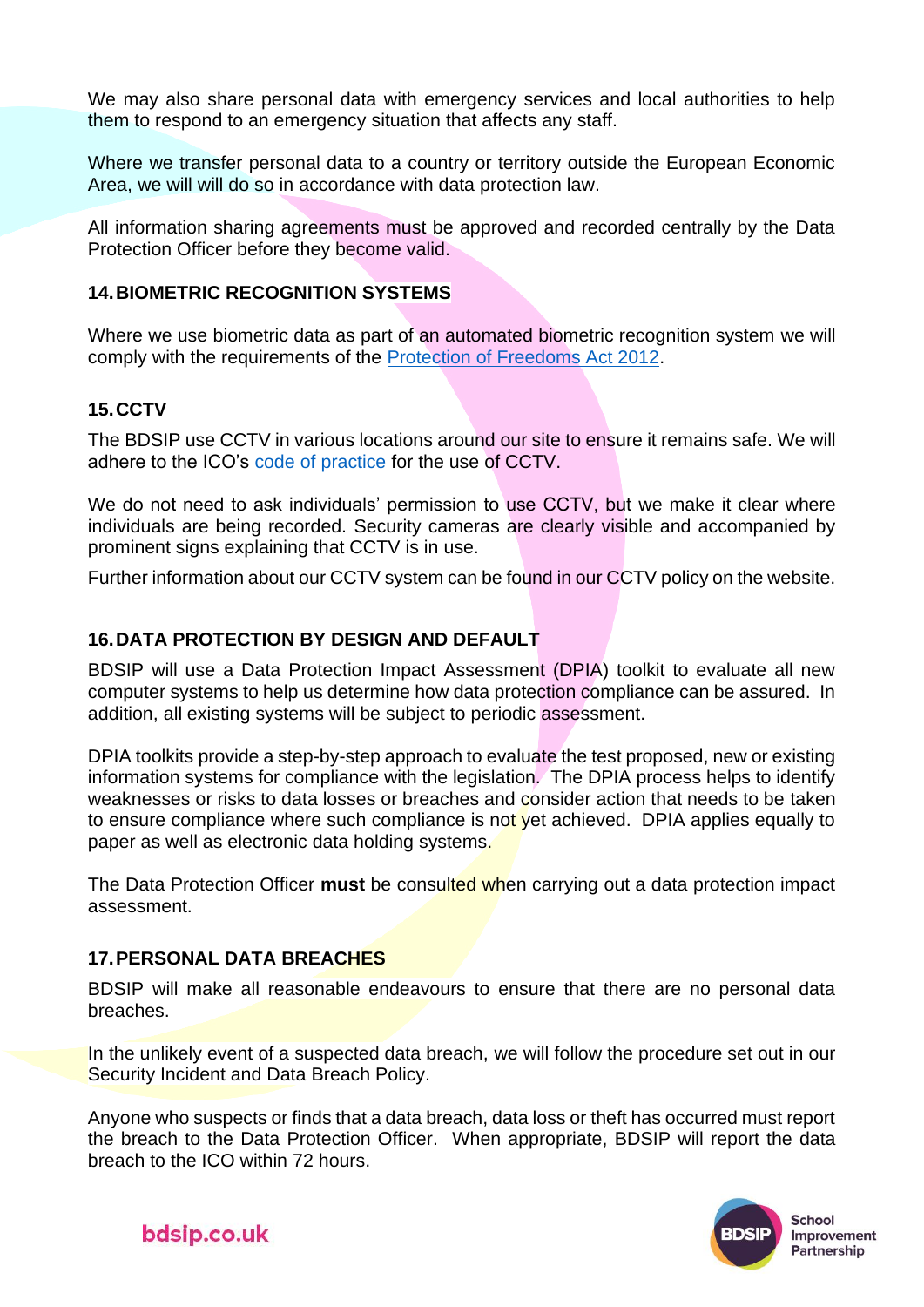Such breaches in a BDSIP context may include, but are not limited to:

- Accidental disclosure of personal data to another person or organisation
- Inappropriate access to or use of personal data
- The theft of personal information, either paper based or electronic
- Accidental loss of personal data
- Information that has not arrived at its destination
- Fraudulent acquisition of personal data (Blaggers)

The Data Protection Officer will investigate the suspected breach. Where appropriate, particularly in respect of theft, the police may also be notified. If the DPO considers it necessary after concluding the investigation a decision will be made as to whether a report shall be submitted to the Information Commissioners' Office within 72 hours.

Where a breach is shown to have originated from a member of staff it will be dealt with in accordance with our procedure for dealing with poor performance and misconduct. Managers will need to decide what action is appropriate based on the circumstances and may wish to seek advice from Human Resources, the DPO and if necessary Legal Services (particularly in the case of criminal offences).

## **18. TRAINING AND AWARENESS**

Data Protection training and awareness is crucial so that all staff understand their responsibilities relating to data protection and the use of personal data. Failure to comply with the GDPR, DPA and the principles could lead to serious problems, and in some cases may result in significant fines or criminal prosecution.

It is our policy that all employees including managers are required to complete the applicable training course annually. This includes employees that do not have internet or email access. Line managers will be responsible for ensuring that staff without internet or email access receive appropriate training.

# **18.OUR COMMITMENT TO DATA PROTECTION**

The CEO will be accountable for ensuring compliance with this policy.

We will ensure that individuals handling personal information will be trained to an appropriate level in the use and control of personal data.

We have implemented a process to ensure all staff handling personal information know when and how to report any actual or suspected data breach(es), and that appropriately trained staff manage these breaches correctly, lawfully and in a timely manner.

We will monitor and review its processing activities to ensure these are consistent with the principles of the GDPR and DPA and will ensure that its notification is kept up to date.

We will ensure that any new or altered processing identifies and assesses the impact on a data subject's privacy as a result of any processing of their personal data, and that appropriate Privacy Notices are maintained to inform data-subjects of how their data will be used.